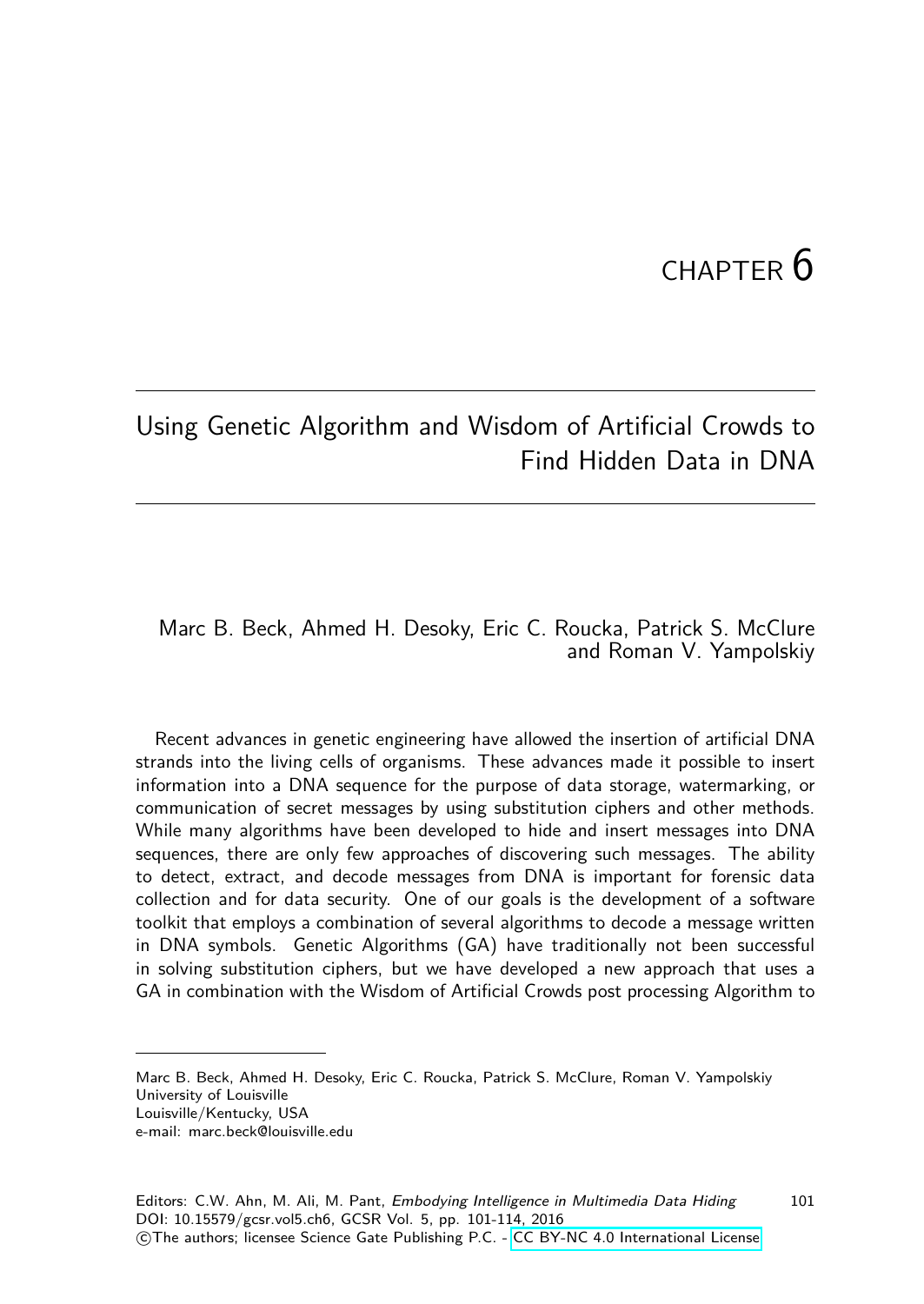overcome these limitations. Our approach is successful in breaking substitution ciphers that encode messages in DNA. Results show that this approach delivers significantly more accurate results than a dictionary approach or a GA by itself.

### **6.1 Introduction**

Deoxyribonucleic acid (DNA) is a molecule carrying the hereditary information for every living organism. DNA contains four different nucleotides distinguished by the bases adenine (A), cytosine (C), guanine (G), and thymine (T) [\[35\]](#page-13-0). DNA has the potential to store a vast amount of data over a significant length of time. Data can be encoded using combinations of those four nucleotides within genomes that can range to several billion bases in length [\[2\]](#page-11-0).

Genomic sequences contain regions that code for genes that produce proteins consisting of amino acids. The four base code of DNA is translated to the twenty base code of amino acids using the genetic code, which was first discovered by Marshall Nirenberg [\[24\]](#page-13-1).

A codon refers to a sequence in a gene coding region of three nucleotides that determines which amino acid will be produced next during protein synthesis. A total of 43=64 unique codons are possible, given that there are four nucleotides. With exception of the three STOP codons TAA, TAG, and TGA [\[8\]](#page-12-0), each codon encodes for one of 20 amino acids. This allows for degeneracy in the genetic code where multiple codon sequences translate into the same amino acid. For the purpose of this manuscript, we will refer to encoding patterns that encode alphanumeric characters of messages as codeons in order to distinguish them from codons and avoid confusion.

One of the most important problems in espionage is how to store the obtained information and transfer it out of the target country undetected. An unsuspicious cover medium is needed, and DNA offers itself as such a cover medium. With the appropriate knowledge and technology, a spy could have the information inserted into the DNA of an organism, and send it out of the country as an unsuspicious biological sample. It is possible to insert not only text, but also images and many other forms of digitizable data into a DNA sequence. DNA could also be used by criminal organizations to hide illegal information. These reasons motivated the undertaking of this project to develop a set of forensic tools that can detect, extract, and decode information that has been hidden inside a DNA sequence.

## **6.2 DNA as Storage Medium**

DNA sequencing is becoming increasingly cheaper, faster, and more efficient [\[18\]](#page-12-1), and at the same time it has become possible to create artificial DNA sequences and insert them into living organisms [\[14\]](#page-12-2). These developments make the use of DNA as a stegomedium for concealing, storing, and transmitting messages more feasible. This means that there will be an increasing need for forensic methods to extract and decode such messages in the near future. Not very many such methods are in existence so far.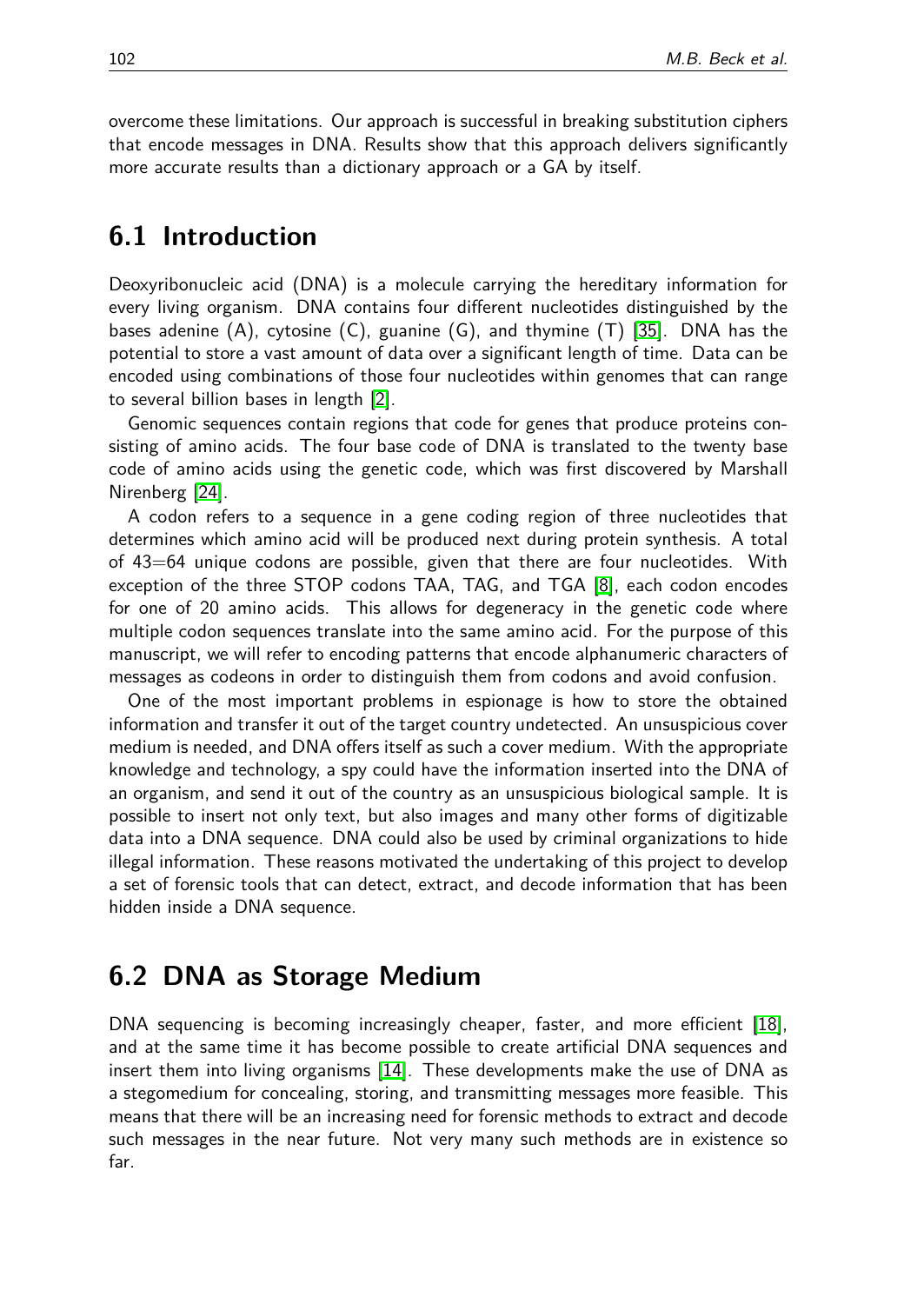| Researcher                 | Year | Coding                  | <b>Message</b>                                   | <b>Location</b>              | <b>Organism</b>                      |
|----------------------------|------|-------------------------|--------------------------------------------------|------------------------------|--------------------------------------|
| Clelland et al. [10]       | 1999 | Substitution            | June 6 invasion:<br>Normandy                     | Artificial                   | Human                                |
| Brenner et al. [8]         | 1999 | Comma code              | Not reported                                     | <b>Bsp120I</b>               | E.coli                               |
| Shimanovsky et al. [28]    | 2002 | Binary to<br><b>RNA</b> | 01001000100100<br>0101011001001<br>1010011011101 | Theoretical                  | Theoretical                          |
| Wong et al. [36]           | 2003 | Substitution            | Not reported                                     | Not reported                 | Deinococcus<br>radiodurans           |
| Arita and Ohashi [3]       | 2004 | Arita                   | "AO2KEIO1-F"                                     | ftsZ gene                    | <b>B.</b> subtilis RIK8              |
| Tanaka et al. [33]         | 2005 | Substitution            | "MESSAGE"                                        | Artificial<br>sequence       | <b>Artificial DNA</b><br>strand      |
| Yachie et al. [37]         | 2007 | Keyboard<br>scan        | "E=mc <sup>2</sup> 1905!"                        | met <sub>B</sub> and<br>proB | <b>B.subtilis</b><br><b>BEST2136</b> |
| Heider and Barnekow [19]   | 2007 | <b>DNA-Crypt</b>        | "TR"                                             | V <sub>am7</sub><br>sequence | Saccharomyces<br>cerevisiae CG783    |
| Jiao and Gouette [22]      | 2009 | ASCII 8 bit<br>binary   | "CODING"                                         | tatAD gene                   | B. subtilis                          |
| Ailenberg and Rotstein [1] | 2009 | Improved<br>Huffman     | Text: Lyrics "Mary<br>had a little lamb"         | Sacl/Kpnl                    | PBluescript based<br>plasmid         |
| Ailenberg and Rotstein [1] | 2009 | Improved<br>Huffman     | Music: Tune "Mary<br>had a little lamb"          | Sacl/Kpnl                    | PBluescript based<br>plasmid         |
| Ailenberg and Rotstein [1] | 2009 | Improved<br>Huffman     | Image: lamb                                      | Sacl/Kpnl                    | PBluescript based<br>plasmid         |
| Gibson et al. [14]         | 2010 | Substitution            | Multiple messages                                | Not reported                 | Artificial bacterium                 |
| Mousa et al. [26]          | 2011 | Contrast<br>mapping     | Random numbers                                   | RSNn256728                   | Random Sequence<br>of Nucleotides    |
| Church et al. [9]          | 2012 | Binary to<br><b>DNA</b> | The book<br>"Regenesis" (53,000<br>words)        | Artificial                   | Theoretical                          |
| Goldman et al. [15]        | 2013 | Goldman                 | Various files totaling<br>757,051 bytes          | Artificial                   | Theoretical                          |
| Bachelet [4]               | 2014 | Binary                  | Mona Lisa                                        | Not reported                 | Mouse                                |
| Bachelet [4]               | 2014 | Binary                  | Entire content of<br>Wikipedia                   | Not reported                 | Apple                                |

<span id="page-2-0"></span>Table 6.1: Research on data hiding in DNA (modified from [\[6\]](#page-12-3)).

DNA is being investigated by a number of independent researchers as an ultracompact medium for long-term data storage [\[9,](#page-12-7) [15,](#page-12-8) [36\]](#page-13-3) (Table [6.1\)](#page-2-0) and as a stegomedium for hiding messages [\[22,](#page-12-6) [30\]](#page-13-7). Instead of representing a message as a sequence of ones and zeroes, it is expressed in DNA code as a series of As, Cs, Gs, and Ts. Researchers have developed various algorithms for encoding a message in DNA code and either disguising it as a novel DNA sequence or inserting it into an existing one. It has been proven possible to insert such artificial DNA components containing encoded information into the genomes of living organisms [\[3,](#page-11-1) [8,](#page-12-0) [10,](#page-12-4) [14,](#page-12-2) [19,](#page-12-5) [21,](#page-12-10) [22,](#page-12-6) [37\]](#page-13-5).

The possibility to use the DNA of living organisms as a data storage medium was demonstrated by Yachie et al. [\[37\]](#page-13-5) in 2007, and Researchers at the J. Craig Venter Institute (JCVI) created the first cell with a synthetic genome, which was capable of reproduction [\[14\]](#page-12-2). They managed to insert four watermarks into their artificial genome using a substitution cipher coding scheme. Using DNA as storage medium has many advantages, such as long life, redundancy, and high density as stated by Bancroft et al. [\[5\]](#page-12-11).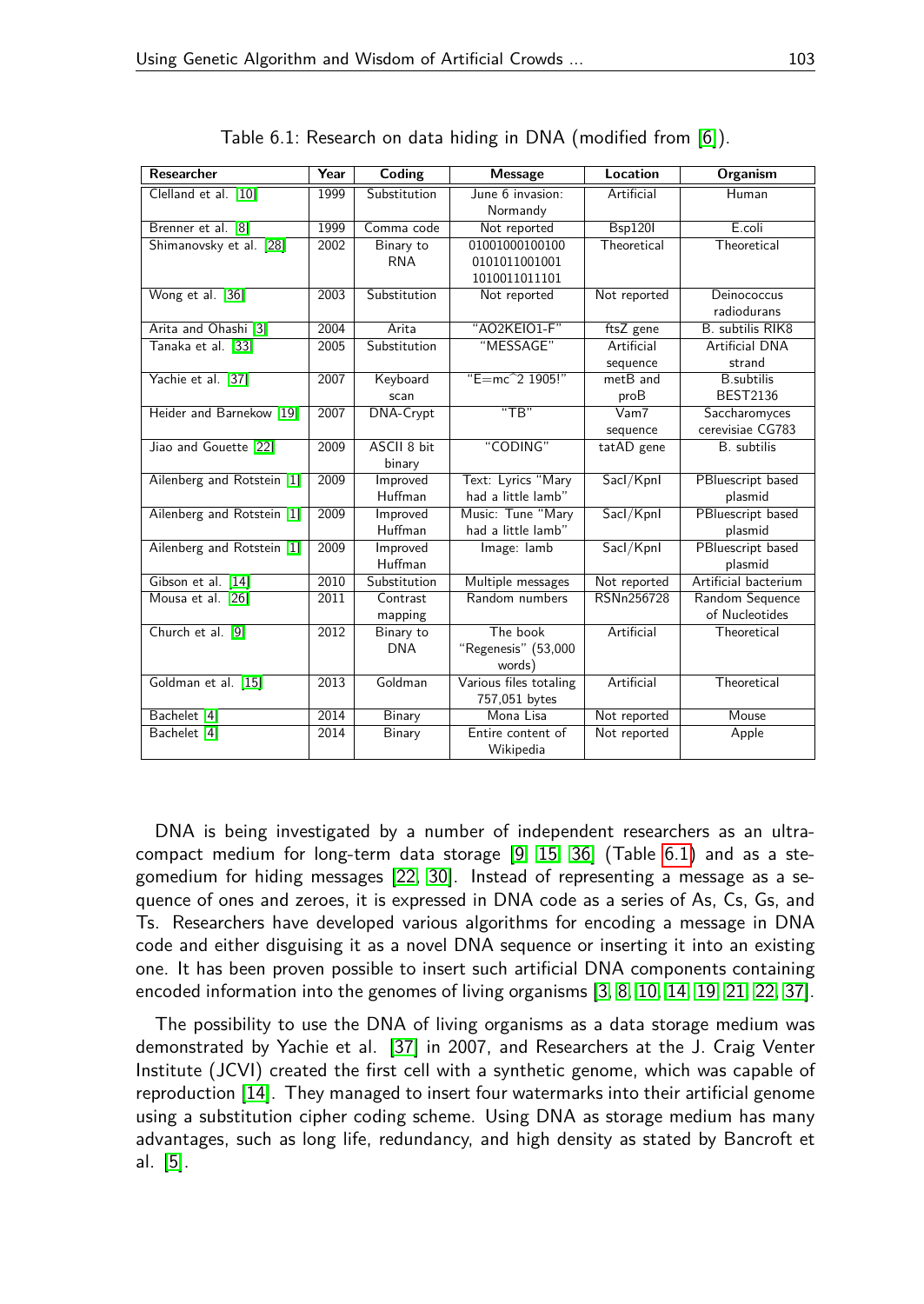# Insertion of a Message into a DNA Sequence



<span id="page-3-0"></span>Figure 6.1: Message insertion.

# **6.3 Hiding/Finding Data in DNA**

Since noncoding genomic regions might be involved in yet unknown regulations, it was suggested by Arita et al. [\[3\]](#page-11-1) to insert the message into the coding region of genes. This can be accomplished by taking advantage of the redundancy of the genetic code. In many cases these redundant, or synonymous, codons differ in their third position, called the wobble base [\[21\]](#page-12-10). Therefore synonymous codons allow for the potential of message encoding without interfering with the encoded amino acid at the nucleotide level, as illustrated in Fig.[\(6.1\)](#page-3-0).

## **6.3.1 Coding Schemes**

Several existing coding schemes for encoding messages have been compared and described in great detail by Beck et al. [\[6\]](#page-12-3). These coding schemes include two schemes [\[10,](#page-12-4) [36\]](#page-13-3) that in effect substitute each letter of the English alphabet, each number from 0-9, and a few special characters with a three letter codeon of DNA symbols. There are two other coding schemes based on the Huffman code [\[20\]](#page-12-12) and the frequency of letters in the English language [\[29\]](#page-13-8). The first encodes only the 26 letters of the English alphabet [\[30\]](#page-13-7). The second one is an improved version [\[1\]](#page-11-2) that encodes all characters on an English computer keyboard. Two other coding schemes are the alternating code [\[30\]](#page-13-7) and the comma code . The alternating code alternates between purines (Cs and Gs) and pyrimidines (As and Ts) in the codeons that encode the characters. The comma code uses one of the DNA symbols as a comma symbol to separate the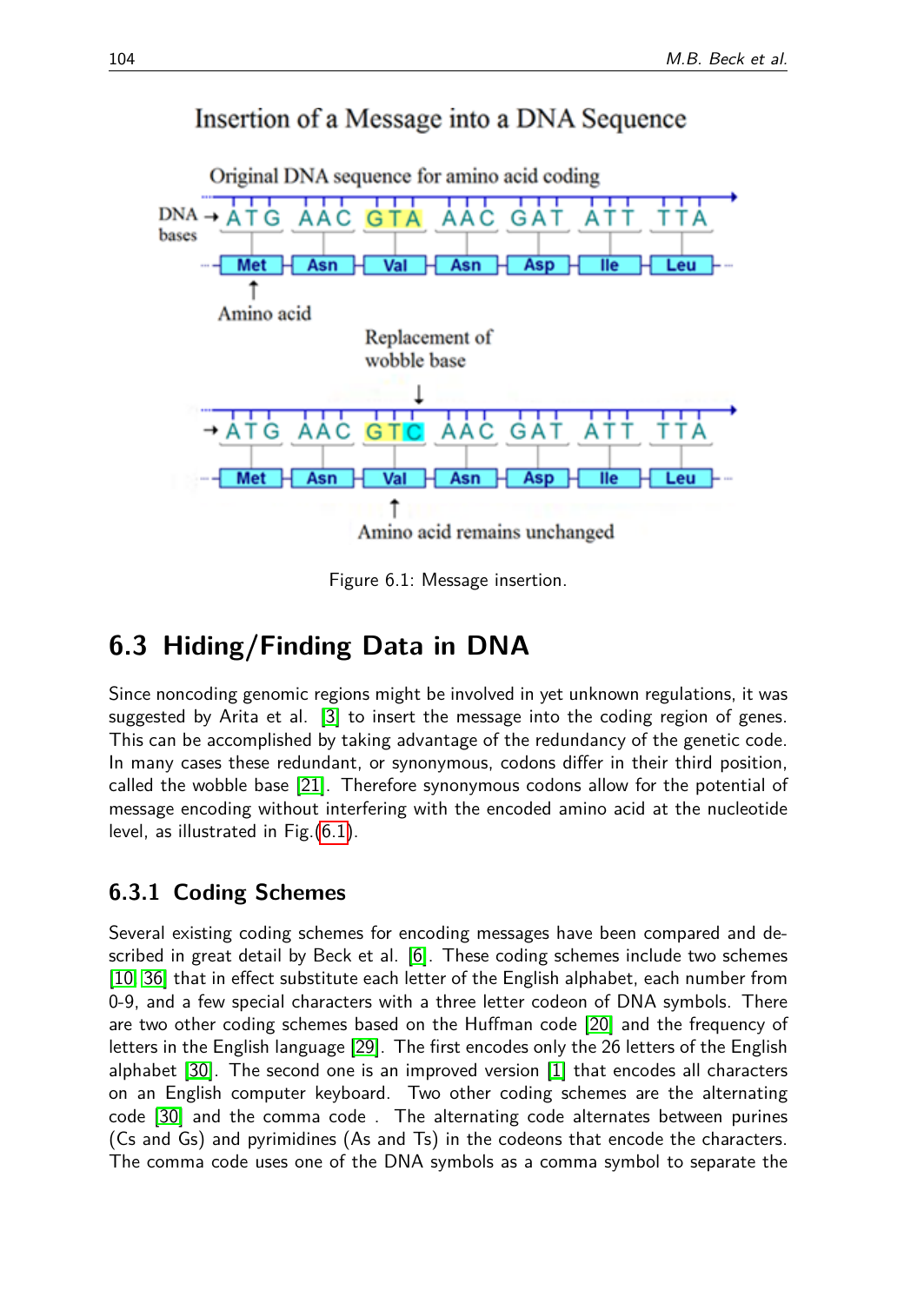codeons. Those coding schemes are less efficient due to their longer codeons.

Furthermore, there are several coding schemes that use various methods to translate a message into binary and use parity bits or other error correction methods before translating the binary into DNA symbols. For Example, the DNA-Crypt coding scheme developed by Heider and Barnekow [\[19\]](#page-12-5) translates a message into a five bit sequence, where one bit serves as parity bit to keep the respective number of ones and zeroes odd. The other four bits are translated into nucleotides, with two bits per nucleotide. This coding scheme employs the 8/4 Hamming-code and the WDH-code for error correction. The ASCII based coding scheme described by Jiao and Gouette [\[21\]](#page-12-10) converts each character in the message into its ASCII representation then converts the ASCII code from decimal into binary. Finally, the binary is converted to DNA by replacing 00 with A, 01 with C, 10 with G, and 11 with T.

#### **6.3.2 Solving Substitution Ciphers**

In many cases, messages are encoded in DNA using substitution ciphers. For example, the letter 'a' is substituted by the sequence 'AAA', the letter 'b' by 'AAC', and so on. Several methods have been developed for breaking substitution ciphers. These include probabilistic labeling [\[27\]](#page-13-9), dictionary search [\[23\]](#page-12-13), combinatorial optimization algorithms [\[13\]](#page-12-14), maximum likelihood estimator [\[16\]](#page-12-15), Particle Swarm Optimization (PSO) and Ant Colony Optimization (ASO) [\[34\]](#page-13-10), as well as various other algorithms [\[11,](#page-12-16) [17\]](#page-12-17).

Since there are four nucleotides, a simple substitution cipher coding scheme with a codeon length of three, which can encode 64 characters, can be generated in 64! possible ways. And that is only if the same 64 characters are being used. For example, one coding scheme can start with A=AAA, B=AAC, C=AAG, while another one could be A=AGT, B=CCG, C=CTG, Brute force guessing which of the many permutations has been used to encode the message would take an enormous amount of time and would therefore not be feasible.

#### **6.3.3 Dictionary Approach**

Our DNA steganalysis software has two algorithms for solving simple substitution ciphers. In those substitution ciphers, each letter of the English alphabet, numbers from 0-9, and several special characters such as spaces, commas, and periods are each substituted by a combination of three DNA bases. While normal programs for attacking substitution ciphers search over the space of 26! possible keys, our program has a search space of 64! possible keys. This program is capable of solving all possible coding schemes based on substitution ciphers with a codon length of 3 and an alphabet of 64 characters, including the ones developed by Clelland [\[10\]](#page-12-4) and Wong [\[36\]](#page-13-3), as well as variations thereof.

The first algorithm uses a list of all the characters in the English alphabet and the frequency of their occurrence in a reference corpus. This corpus contains 801,134 words consisting of 4,899,952 characters, including spaces. The frequency of occurrence in this corpus of the 64 most common characters was recorded. The most common character is the space with 16.2%, followed by the letters E, T, and A with 9.7%, 7.2%, and 6.4%, respectively.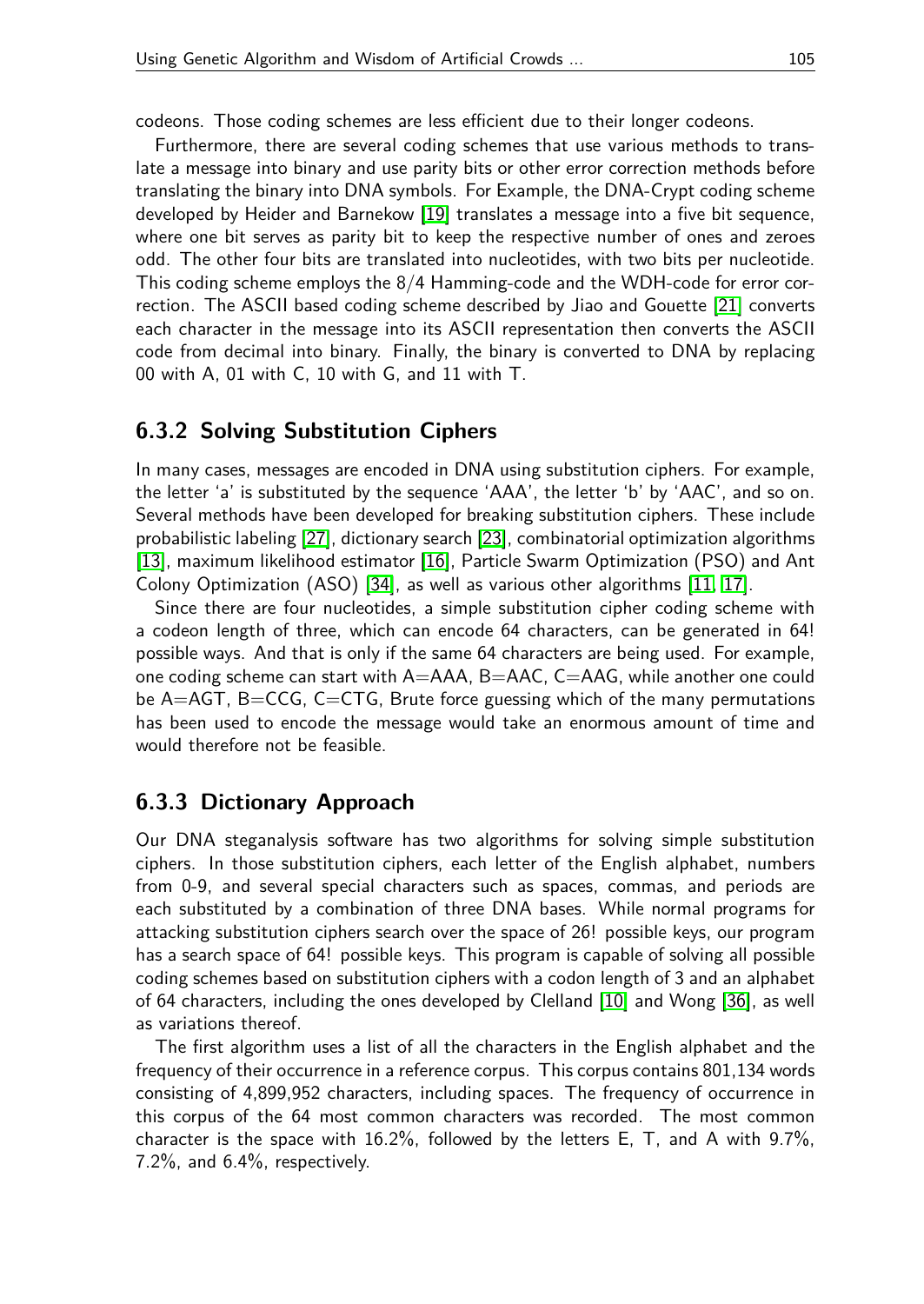The program will split the cipher text into strings of length 3 and determine the frequency of occurrence of each codon in the cipher text. The program will then assign the most frequent letter from our list to the most frequent codon in the cipher text and so generate a lookup table. Using this lookup table, the program translates the cipher text into the plaintext. Of course most of the plaintext is still nonsense. After that, the program will split the plaintext into words, using an empty space as a delimiter. It will then compare the words with a dictionary. The dictionary, which has been created from the aforementioned corpus, consists of several lists of words; each list contains words with a certain number of letters ranging from single letter words ('a' and 'I') to fifteen letter words. If the word matches a word in the dictionary, it will be left alone. If the word differs from a word in the dictionary by a certain number of letters depending on the length of the word, the program will suggest replacing the letters at that particular position by their counterparts in the correct word. For words with a length of four letters or less, the program will only suggest words that differ by one letter. Words that are five or six letters long will be checked for two letter difference, words with seven or eight letters will be checked for three, and so on.

The program will keep track of which letter is suggested to be replaced by which other letter and how many times. It will then switch the codons of the letter pair that has been suggested for replacement the most often, translate the cipher text into the plaintext with the updated lookup table and repeat checking the dictionary. With each iteration the number of correct words increases. The program terminates when the stop condition selected by the user is met. The possible stop conditions include the following options:

- after a certain percentage of words is decoded correctly.
- after a certain number of iterations have been run.
- after a certain number of words.
- after user clicks the Stop button.

The Stop button is the default setting to prevent the program from running in an infinite loop and can be clicked by the user at any time to terminate the decryption program.

The algorithm follows the following rules:

- An incorrect letter cannot be replaced if it occurs at a different position in the same word and is correct at the second location.
- A letter cannot be replaced if the suggested replacement letter occurs at a different position in the same word and belongs there.
- A replacement word is to be discarded if another replacement is suggested that requires switching fewer letters.
- A word that has a punctuation character at the end will be checked without the punctuation character.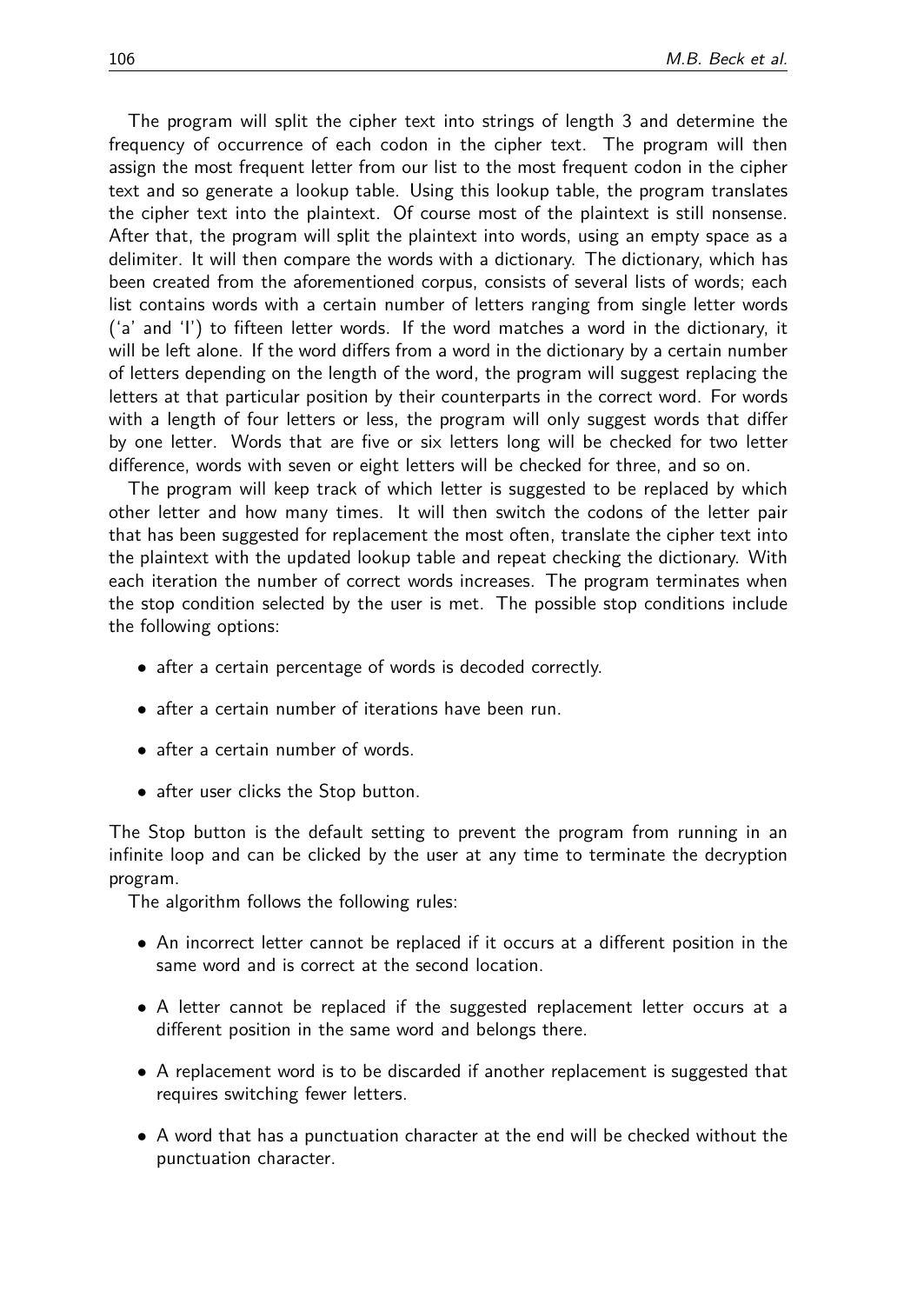#### **6.3.4 Genetic Algorithm and Wisdom of Artificial Crowds**

In order to increase the accuracy with which shorter messages can be decoded we began to search for alternative methods to the dictionary approach. One of the proposed alternatives is to use a Genetic Algorithm (GA). A GA is a heuristic that is commonly used in artificial intelligence to find useful solutions to search and optimization problems. GAs are a subcategory of evolutionary algorithms which mimic natural evolution using concepts such as inheritance, mutation, selection, and crossover. The genetic algorithm contains a population of strings, referred to as chromosomes, which represent candidate solutions. Over several generations (iterations of the algorithm), these evolve from a usually randomly generated population to better solutions. The fitness of every individual in the population is evaluated in each generation. Then multiple individuals are selected based on their fitness, are recombined and occasionally randomly mutated to form a new population, which is then used in the next iteration of the GA. The GA usually terminates when either a satisfactory fitness level has been reached, or after a maximum number of generations has been created.

Spillman et al. [\[31\]](#page-13-11) developed a GA for the purpose of solving substitution ciphers and reported satisfying results. However, Delman [\[12\]](#page-12-18), who conducted a study on GAs for solving substitution ciphers, was unable to reproduce their results and after testing several other GAs concluded GAs to be not suitable for this task. In order to address these shortcomings we are combining our GA with the Wisdom of Artificial Crowds (WoAC) [\[38\]](#page-13-12) post processing algorithm. Yampolskiy et al. [\[38\]](#page-13-12) developed Wisdom of Artificial Crowds (WoAC) as a post processing algorithm for GA's and Swarm optimization algorithms. It is derived from the Wisdom of Crowds (WoC) algorithm, which is based on the observation that groups are often smarter than the smartest individual in them [\[32\]](#page-13-13). For the WoAC algorithm, an nxn occurrence matrix is constructed. This matrix is used to accumulate the number of times each solution appears. Each row number corresponds to a character while each column number corresponds to the symbol it maps to, in this case letters to letters. The occurrence matrix is a symmetric matrix and only the lower triangle is stored in order to save memory. The best key for decoding the message is calculated using the function below:

$$
c_{ij} = 1 - I_{a_{ij}}^{-1} (b_1, b_2)
$$
 (6.1)

where  $I_{a_{ij}}^{-1}\left( b_{1},b_{2}\right)$  is the inverse regularized beta function with parameters  $b_{1}$  and  $b_2$  both taking a value of at least 1 [\[38\]](#page-13-12).

McClure [**?** ] successfully uses a GA in combination with WoAC to attack simple substitution ciphers. We began to modify this GA by increasing the alphabet size from 26 to 64 characters by including numbers and special characters. Also instead of letters substituted for letters we look for strings of DNA symbols substituted for alphanumerical characters.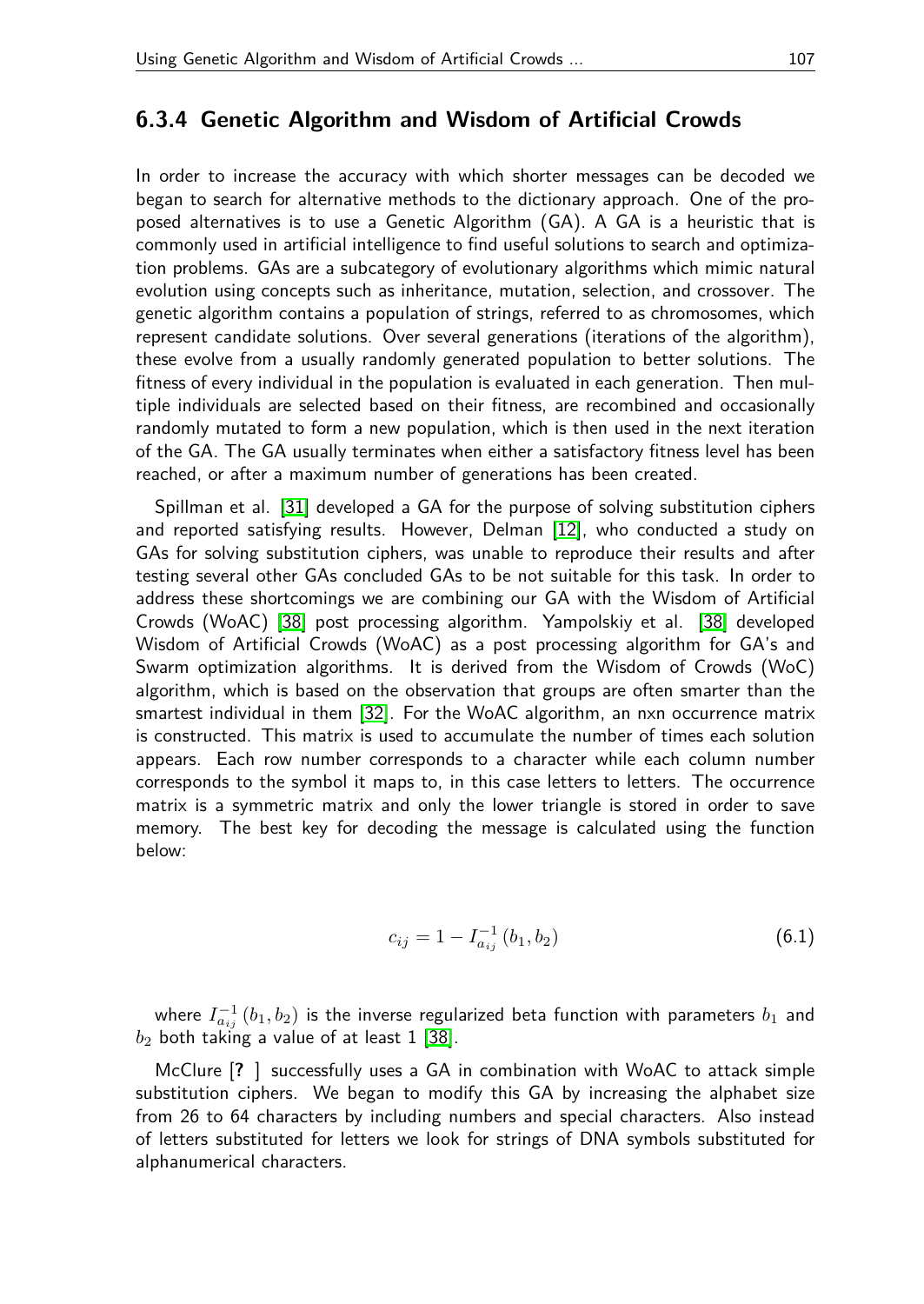## **6.4 Methodology**

Both the dictionary approach and the GA with WoAC approach were tested with two different sample messages of different lengths. The first has 202 words, 134 not counting repetition. The second message has 51 words, of which 35 are unique. Both messages have been encoded with the coding scheme developed by Clelland [\[10\]](#page-12-4).

Our software package was written in Java 7 using Eclipse v.4.4.0. The computer used for this experiment has an Intel Core i7 processor and 10 GB RAM and runs Windows 7 Home Premium 64 bit.

The settings for the GA are as follows: 20 population members, 5000 generations, and a mutation rate of 10%. The results of 10 runs of the GA were entered into the WoAC. Then the results of the WoAC were used to initialize the GA for the next 10 runs, with their results entering into the WoAC again. For the shorter text the GA was run with 1000 generations.

The population size in this approach is 20, with 18 members of the starting population being initialized by creating a random permutation of the English alphabet. The remaining two members were initialized by frequency analysis of the encoded string. In each iteration, the best four members are determined with a fitness score using a dictionary approach and selected as parents. 75% of the time the first and third members are used as parents of the first child and the second and fourth members become parents of the second child. The remaining 25% of the time, the best population member is copied to create a child.

The crossover is performed by choosing a crossover point between 1 and 26 (the number of characters) at random. All elements before the crossover point were copied from one parent, and all elements after the crossover point, if they did not already exist, were copied from the other parent. Elements that have not been filled in so far are copied from the first parent in the same order as they occur there. The mutation rate is 10% and the number of generations is 10,000.

To determine the fitness of each population member, McClure [\[25\]](#page-13-14) implemented a fitness function that penalizes based on the number of incorrectly spelled words. Furthermore, the misspelling is weighted by the number of letters in the word, and also there is a reward for mapping the letters "e", "t", and "a" to the most common characters in the string, since they are the most commonly used letters in the English language [\[25\]](#page-13-14).

The keys we produced with ten runs of the GA were fed into the WoAC algorithm as shown in Fig.[\(6.2\)](#page-8-0). Then we use the key obtained from WoAC as seed value to initialize two out of twenty population members in another run of the GA. The remaining 18 population members are initialized at random.

In order to be able to work with 64 characters instead of 26 we counted the frequency of occurrence of the 64 most common symbols and characters in our sample corpus and adjusted the formula accordingly. Since we take spaces and punctuation into account, our most common character is now the space with 16%, followed by the letters e, t, and a with 9%, 7%, and 6%, respectively. Also, besides rewarding high percentage of occurrence of the most frequent characters, we punish high percentage of occurrence of the 14 least frequent characters. The dictionary used in both approaches contains over 28,000 words.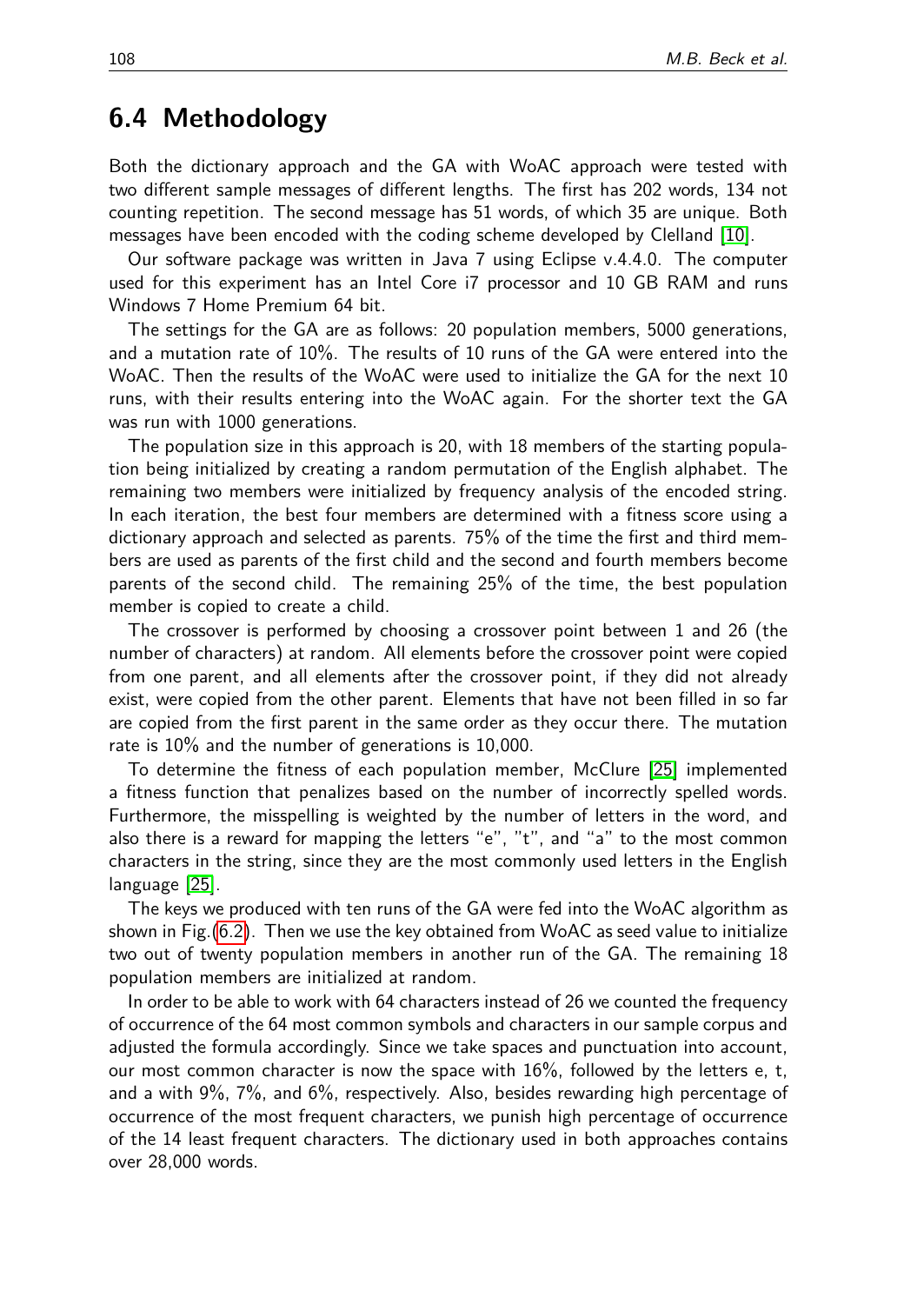

<span id="page-8-0"></span>Figure 6.2: Flow chart of GA/WoAC approach.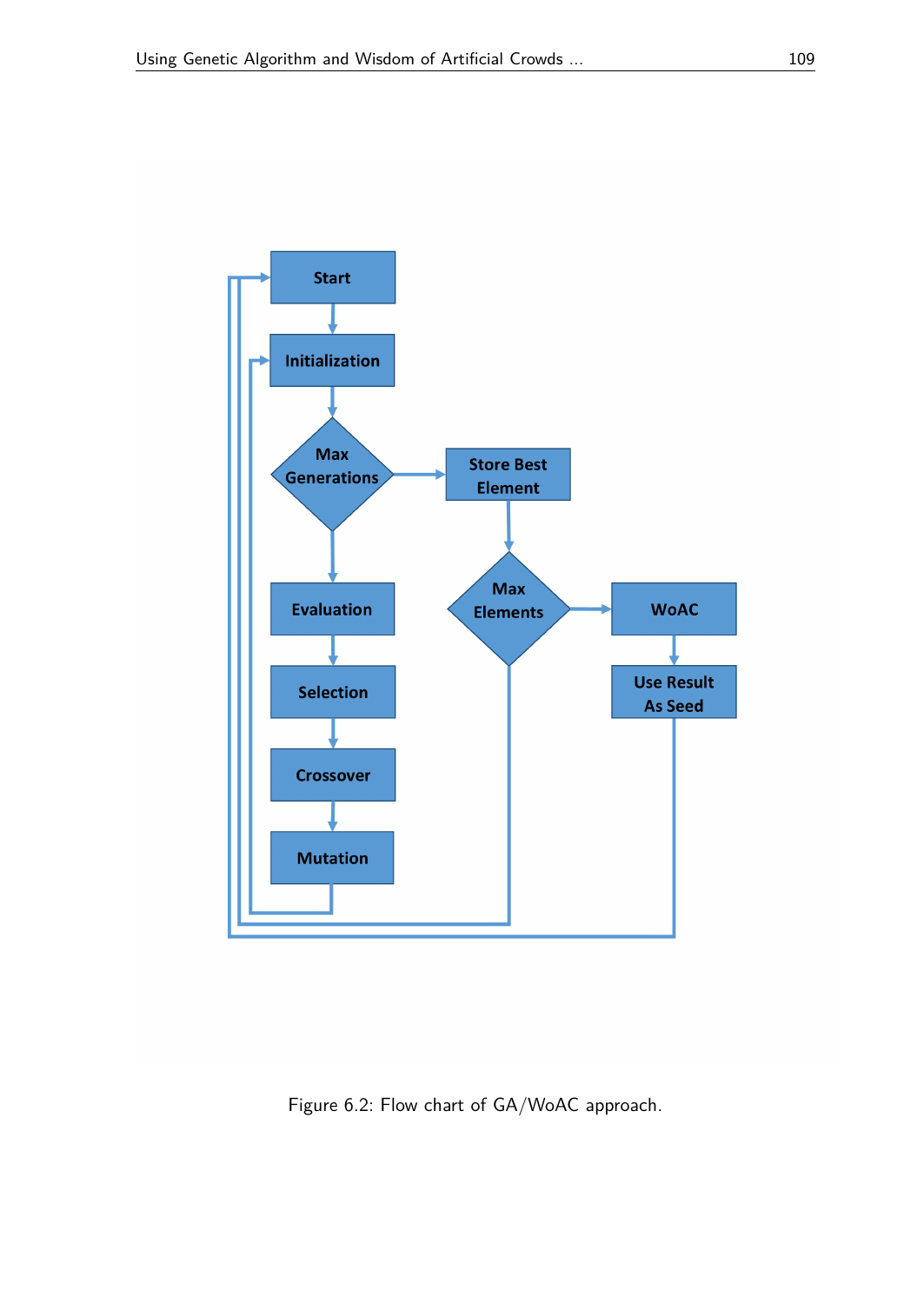| Decoded with dictionary approach |             |                      |                           |                    |  |
|----------------------------------|-------------|----------------------|---------------------------|--------------------|--|
| Coding scheme                    | Words total | <b>Words correct</b> | <b>Characters correct</b> | Time               |  |
| Clelland                         | 202         | 89%                  | 76%                       | $0.70 \text{ sec}$ |  |
| Clelland                         | 51          | 51%                  | 52%                       | $0.06 \text{ sec}$ |  |
| Comma                            | 202         | 99%                  | 80%                       | $0.80$ sec         |  |
| Comma                            | 51          | 64%                  | 42%                       | $0.08$ sec         |  |
| Alternating                      | 202         | 99%                  | 80%                       | $0.90 \text{ sec}$ |  |
| Alternating                      | 51          | 58%                  | 50%                       | $0.07 \text{ sec}$ |  |

Table 6.2: Results of decoding messages with the dictionary approach.

Table 6.3: Results of decoding messages with the GA/WoAC approach.

| Decoded with Genetic Algorithm/ Wisdom of Artificial Crowds |             |                      |                           |                                 |  |
|-------------------------------------------------------------|-------------|----------------------|---------------------------|---------------------------------|--|
| <b>Coding scheme</b>                                        | Words total | <b>Words correct</b> | <b>Characters correct</b> | Time                            |  |
| Clelland                                                    | 202         | 100%                 | 93%                       | 5hrs 40 min                     |  |
| Clelland                                                    | 51          | 89%                  | 74%                       | 7 min 6 sec                     |  |
| Comma                                                       | 202         | 100%                 | 96%                       | 5 hrs 33 min                    |  |
| Comma                                                       | 51          | 74%                  | 50%                       | $6 \text{ min } 57 \text{ sec}$ |  |
| Alternating                                                 | 202         | 100%                 | 96%                       | 5hrs 48 min                     |  |
| Alternating                                                 | 51          | 84%                  | 53%                       | 7 min 13 sec                    |  |

# **6.5 Results**

With Clelland's coding scheme the dictionary approach deciphers the text almost correctly, the only errors are that comma and period are switched, and it mistakes the letter J for the number 1. This happens most likely because the frequency of occurrence of the letter J is very similar to the frequency of occurrence of the number 1. The same errors occur with the same message encoded in Wong's coding scheme, but here the program also puts a question mark in the place of an apostrophe. These errors can easily be fixed by adding more rules, for example not to allow numbers in the middle of a word.

The second, much shorter message cannot successfully be deciphered using the dictionary approach. This message has 51 words, 35 of which are unique. Out of those, only 13 words are decoded correctly.

The GA is able to decode the first sample message with 100% accuracy; however each run takes an average of 32 minutes. The shorter message is decoded in 7 minutes with 89% accuracy.

Table [6.4](#page-10-0) shows the accuracy for each GA run compared to each other and to the WoAC decoding the 202 word text encoded in Clelland's coding scheme. It also contains the results of the GA runs 11-20 which use the result from the WoAC as seed. The end result at the very bottom of the table is obtained by using the WoAC algorithm on runs 11-20. This table shows the results of the longer of the two texts. Some of the GA runs actually produce worse results individually than the dictionary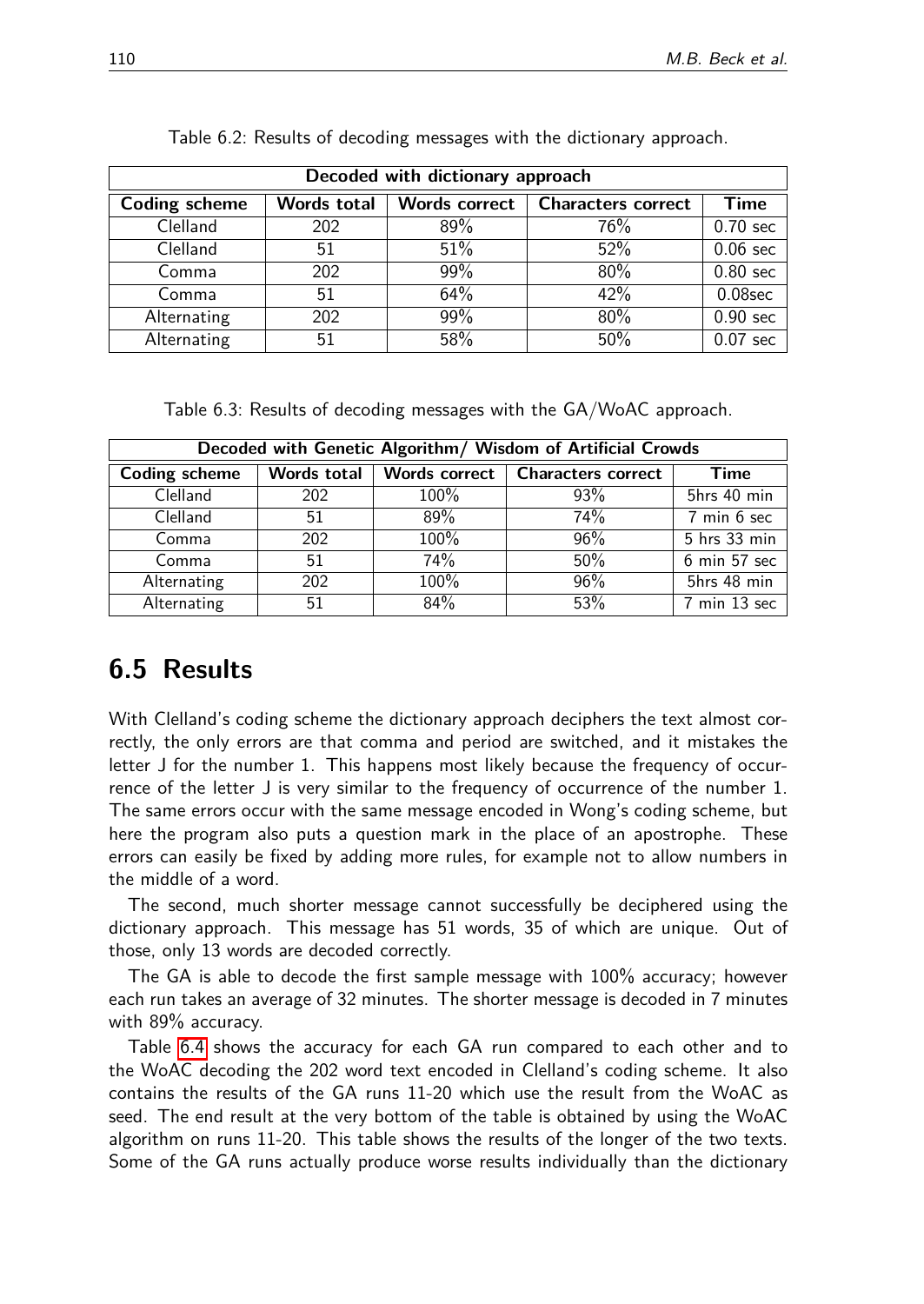<span id="page-10-0"></span>

| Iteration       | Words total | <b>Characters Correct</b> |
|-----------------|-------------|---------------------------|
| 1               | 99%         | $90\%$                    |
| $\overline{2}$  | 98%         | 86%                       |
| $\overline{3}$  | 84%         | 79%                       |
| $\overline{4}$  | 10%         | 34%                       |
| $\overline{5}$  | 10%         | 34%                       |
| $\overline{6}$  | 43%         | 59%                       |
| $\overline{7}$  | 73%         | 69%                       |
| $\overline{8}$  | 9%          | 28%                       |
| $\overline{9}$  | $9\%$       | $0\%$                     |
| $\overline{10}$ | 96%         | 79%                       |
| <b>WoAC</b>     | 99%         | 86%                       |
| $\overline{11}$ | 99%         | 83%                       |
| $\overline{12}$ | 99%         | 83%                       |
| 13              | 98%         | 79%                       |
| $\overline{14}$ | 100%        | 93%                       |
| $\overline{15}$ | 100%        | 93%                       |
| $\overline{16}$ | 100%        | 93%                       |
| $\overline{17}$ | 100%        | 93%                       |
| $\overline{18}$ | 99%         | 90%                       |
| 19              | 100%        | 93%                       |
| $\overline{20}$ | 100%        | 93%                       |
| End result      | 100%        | 93%                       |

Table 6.4: Comparing the separate GA runs to the WoAC results.

approach. If a word is correct, it means that that particular word can actually be found in the dictionary.

As we can see in run 9, words that are in the dictionary can be decoded even when all the characters are switched. Because of so many "correct" words, the key generated has such a good error score that the algorithm gets stuck in a local maximum. Table 3 also shows how the GA being unable to work itself out of local maxima can result in low success percentages, while at other times the success rates are very high. This makes the GA by itself unreliable; hence Delman's criticism for using GA's to solve substitution ciphers [\[12\]](#page-12-18). The table also shows the need for the WoAC to augment the GA in order to produce reliable results. The results of the individual GA runs improve even further when the result of the WoAC is used to seed the GA.

# **6.6 Further Research**

Both approaches still have room for improvement and increased accuracy. The GA could possibly be improved to converge faster by experimenting with different crossover, mutation, and selection algorithms, or a combination thereof. It is also possible to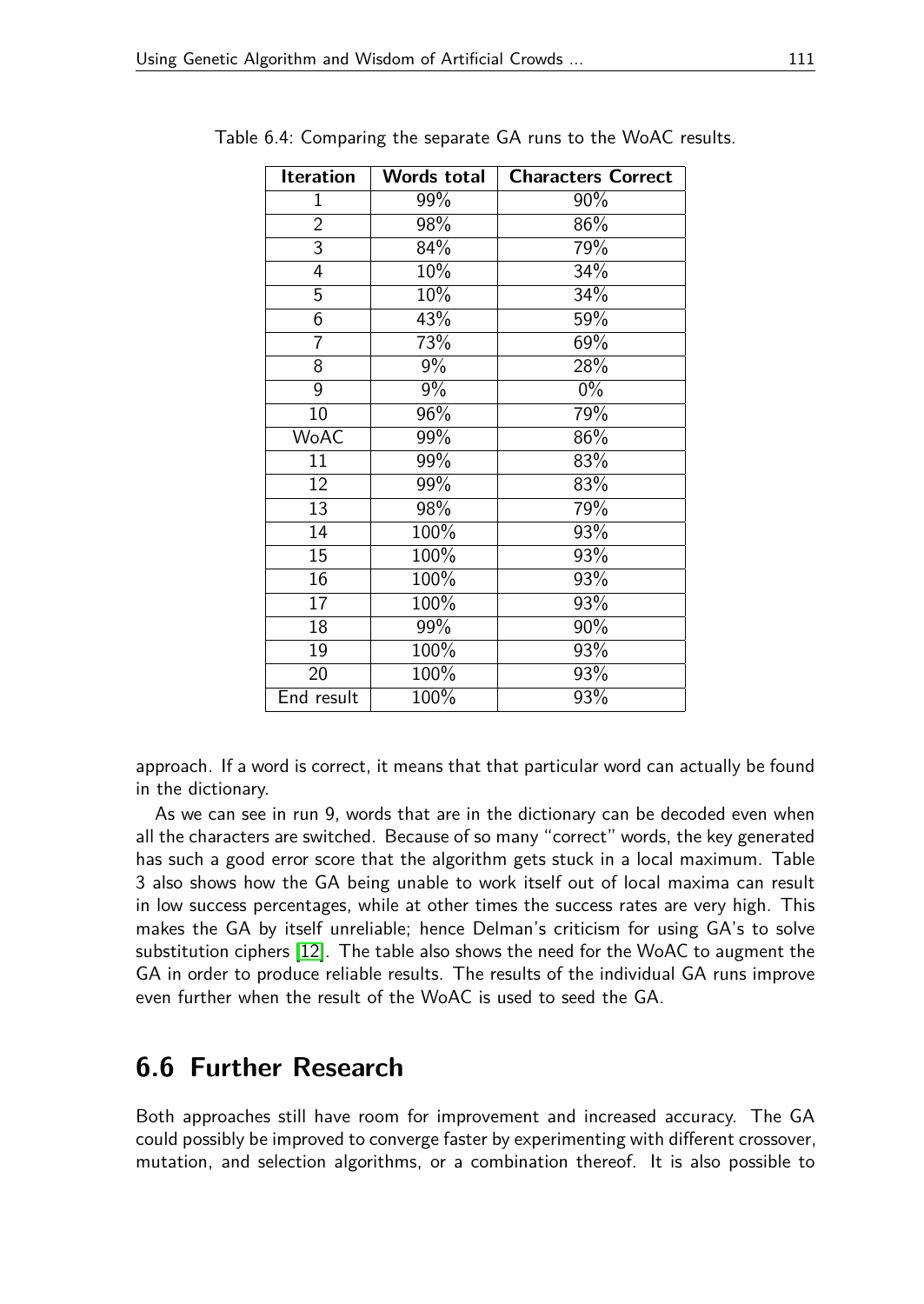make the GA more dynamic, for instance by changing the mutation rate when it has gotten stuck in a local maximum.

It would be interesting to see how both algorithms perform when attempting to decode messages that have been encrypted before being encoded. More experiments will be run under different parameters in the future, and the knowledge gained from these experiments will be used to further improve our software.

Codons can be in one of three reading frames. We are planning to improve our message detection algorithm to be able to search for messages in all reading frames. Furthermore, insertions and deletions can shift a message mid-stream and an algorithm needs to be developed to take this into account.

Bharadwaj et al. [\[7\]](#page-12-19) applied for a patent for software that would enable all 256 Extended ASCII characters to be defined in terms of DNA sequences. Therefore, our DNA steganography toolkit could be expanded to be able to deal with alphabets of more than 64 characters.

We have also written a program that creates a dictionary and calculates the frequency of occurrence of characters from a sample corpus, allowing this program to be easily modified by creating a dictionary and a frequency count based on a specific topic.

### **6.7 Conclusion**

This project aims at covering a variety of different approaches for DNA steganography. The GA clearly takes several orders of magnitudes more time, but is able to decode short messages at greater accuracy than the dictionary approach. Both methods complement each other, while the dictionary approach is faster; the GA is more accurate and also performs better at decoding shorter messages. Shorter messages need more generations but take less time. The WoAC algorithm used in combination with multiple runs of the GA provides clearly improved results compared to the individual runs of the GA by themselves. The end result is even better after using the WoAC results as seed for the next 10 GA runs. Both algorithms are currently being improved further and tested with a greater variety of messages, such as messages with a large amount of numbers and special characters and messages that contain names and foreign words. The key is to make this software toolkit as flexible as possible, so it can be adapted in the future to deal with new coding schemes and new approaches to hide messages.

### **References**

- <span id="page-11-2"></span>[1] M. Ailenberg and O. Rotstein. An improved Huffman coding method for archiving text, images, and music characters in DNA. Biotechniques, 47(3):747–754, 2009.
- <span id="page-11-0"></span>[2] B. Anam, K. Sakib, Md.A. Hossain, and K. Dahal. Review on the advancements of DNA cryptography. In International Conference on Software, Knowledge, Information Management and Application, 2010.
- <span id="page-11-1"></span>[3] M. Arita and Y. Ohashi. Secret signatures inside genomic DNA. Biotechnology Progress, 20(5):1605–1607, 2004.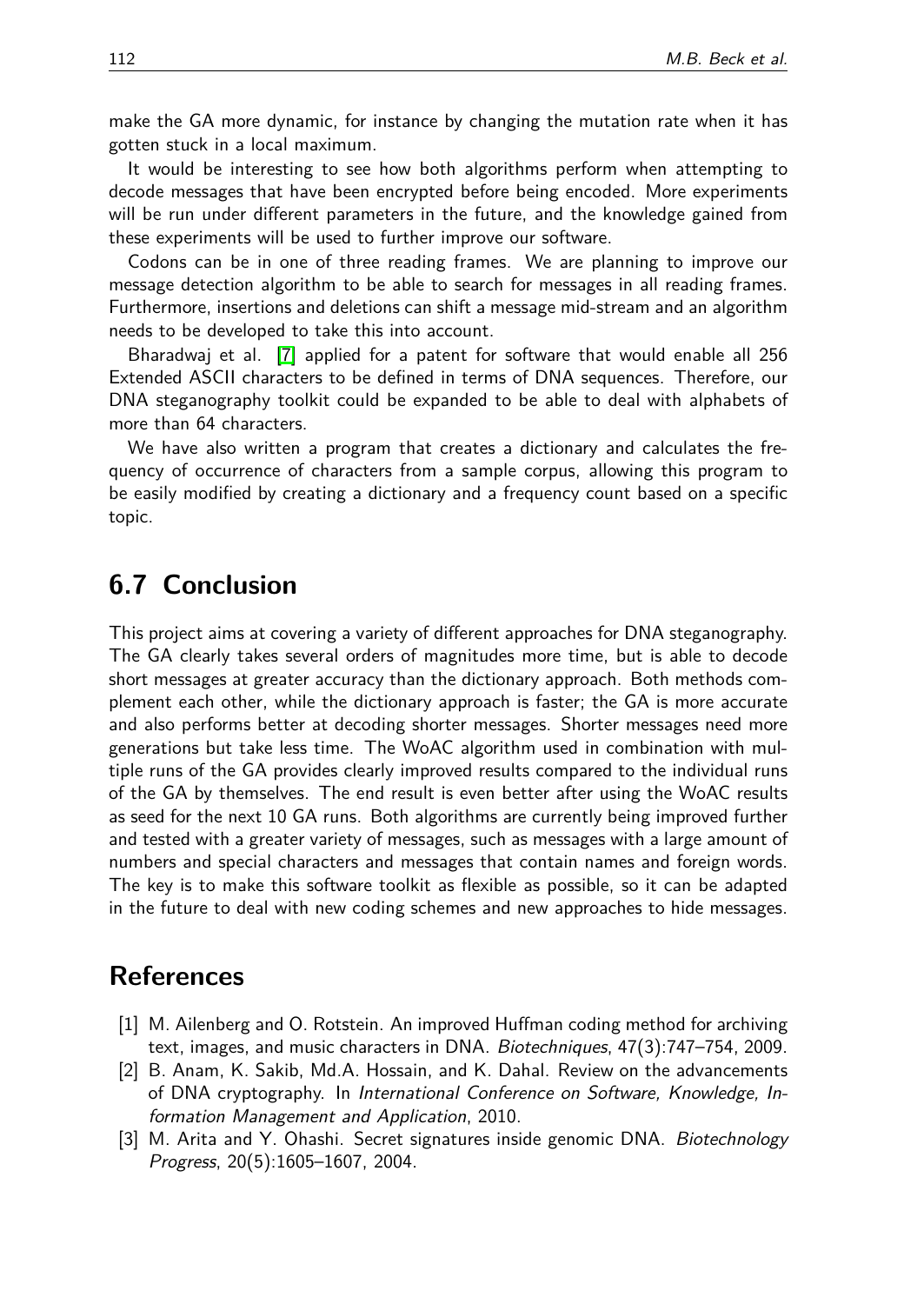- <span id="page-12-9"></span>[4] I. Bachelet. Dr. ido bachelet talk on bionic technologies. [http://personalitycafe.com/science-technology/](http://personalitycafe.com/science-technology/439362-dr-ido-bachelet-talk-bionic-technologies.html) [439362-dr-ido-bachelet-talk-bionic-technologies.html](http://personalitycafe.com/science-technology/439362-dr-ido-bachelet-talk-bionic-technologies.html), 2015. Personality Cafe.
- <span id="page-12-11"></span>[5] C. Bancroft, T. Bowler, B. Bloom, and C.T. Clelland. Long-term storage of information in DNA. Science, 293(5536):1763–1765, 2001.
- <span id="page-12-3"></span>[6] M B. Beck, E.C. Rouchka, and R.V. Yampolskiy. Digital Forensics and Cyber Crime, volume 114 of LNICST, chapter Finding data in DNA: computer forensic investigation of living organisms, pages 204–219. Springer Berlin Heidelberg, 2013.
- <span id="page-12-19"></span>[7] L.M. Bharadwaj, A.K. Shukla, A.P. Bhondekar, R. Kumar, and R. P. Bajpai. Method for storing information in DNA, 2005.
- <span id="page-12-0"></span>[8] S. Brenner, A.O.W. Stretton, and S. Kaplan. Genetic code: the 'nonsense' triplets for chain termination and their suppression. Nature, 206:994–998, 1965.
- <span id="page-12-7"></span>[9] G.M. Church, Y. Gao, and S. Kosuri. Next-generation digital information storage in DNA. Science, 337(6102):p. 1628, 2012.
- <span id="page-12-4"></span>[10] C.T. Clelland, V. Risca, and C. Bancroft. Hiding messages in DNA microdots. Nature, 399:533–534, 1999.
- <span id="page-12-16"></span>[11] F.H.C. Crick and L.E. Orgel. Directed panspermia. Icarus, 19(3):341–346, 1973.
- <span id="page-12-18"></span>[12] B. Delman. Genetic algorithms in cryptography. Master's thesis, Computer Science Department, Rochester Institute of Technology, USA, 2004.
- <span id="page-12-14"></span>[13] W.S. Forsyth and R. Safavi-Nani. Automated cryptanalysis of substitution ciphers. Cryptologia, 17(4):407–418, 1993.
- <span id="page-12-2"></span>[14] D.G. Gibson, J.I. Glass, C. Lartigue, V.N. Noskov, R.Y. Chuang, M.A. Algire, and et al. Creation of a bacterial cell controlled by a chemically synthesized genome. Science, 329(5987):52–56, 2010.
- <span id="page-12-8"></span>[15] N. Goldman, P. Bertone, S. Chen, C. Dessimoz, E.M. LeProust, B. Sipos, and E. Birney. Towards practical, high-capacity, low-maintenance information storage in synthesized DNA. Nature, 494:77–80, 2013.
- <span id="page-12-15"></span>[16] G.W. Hart. To decode short cryptograms. Communications of the ACM, 37(9):102–108, 1994.
- <span id="page-12-17"></span>[17] S. Hasinoff. Solving substitution ciphers. Technical report, University of Toronto, Canada, 2003.
- <span id="page-12-1"></span>[18] E.C. Hayden. The \$1000 genome. Nature, 507(7492):294–295, 2014.
- <span id="page-12-5"></span>[19] D. Heider and A. Barnekow. DNA-based watermarks using the DNA-Crypt algorithm. BMC Bioinformatics, 8:176, 2007.
- <span id="page-12-12"></span>[20] D.A. Huffman. A method for the construction of minimum-redundancy codes. Proceedings of the IRE, 40(9):1098–1101, 1952.
- <span id="page-12-10"></span>[21] S.-H. Jiao and R. Goutte. Code for encryption hiding data into genomic DNA of living organisms. In 9th International Conference on Signal Processing (ICSP), pages 2166–2169, 2008.
- <span id="page-12-6"></span>[22] S.-H. Jiao and R. Goutte. Hiding data in DNA of living organisms. Natural Science, 1(3):181–184, 2009.
- <span id="page-12-13"></span>[23] M. Lucks. A constraint satisfaction algorithm for the automated decryption of simple substitution ciphers. In Advances in Cryptology (CRYPTO), pages 132– 144, 1988.